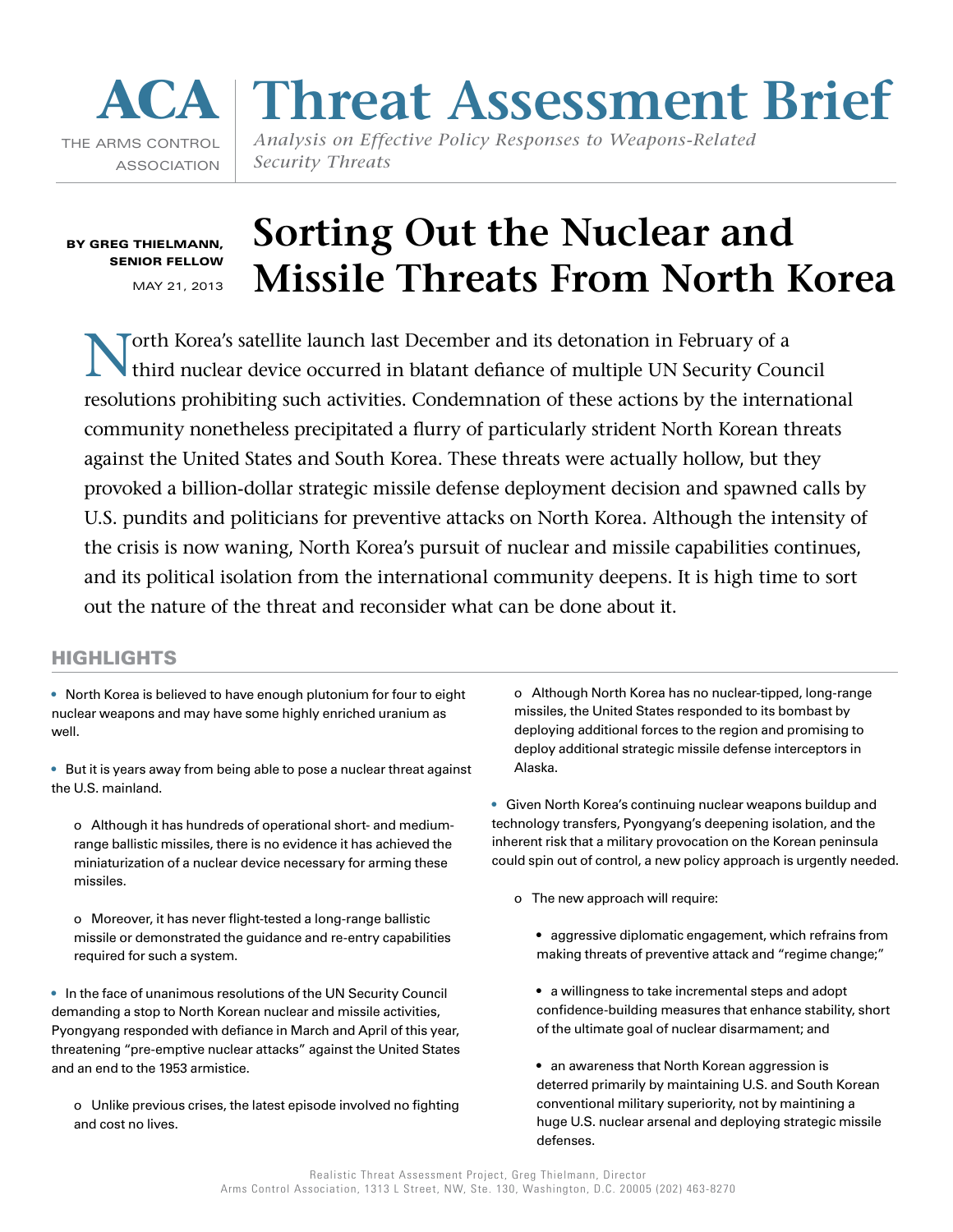# **Background**

The Democratic People's Republic of Korea (DPRK) was established inside the Soviet zone of occupation that had been established in the northern half of the Korean peninsula at the end of World War II, just as the Republic of Korea (ROK) was established inside the U.S. zone in the southern half of the peninsula. Both halves of the country claimed to represent all of Korea. With assistance from the Soviet Union, North Korean military forces crossed the demilitarized zone separating the two jurisdictions in 1950 in an unsuccessful attempt to unify the country by force under the rule of North Korea's founder, Kim Il Sung. UN forces intervened to oppose the invasion, and three years of intense combat ended in an armistice in July 1953, an uneasy truce still in effect 60 years later.

The North/South military balance, meanwhile, has been shifting steadily in favor of South Korea. The U.S. Office of the Secretary of Defense assesses that this "widening military disparity" helps fuel North Korea's "commitment to improving asymmetric and strategic deterrent capabilities as the primary guarantor of regime survival."<sup>1</sup> The foremost strategic deterrent capability comes from nuclear weapons.

With the United States as its nuclear superpower ally, South Korea signed the nuclear Non-Proliferation Treaty (NPT) in 1968, ratifying it in 1975. North Korea acceded to the NPT in 1985, but did not complete a safeguards agreement with the International Atomic Energy Agency (IAEA) within the 18 months allotted for the task, demanding throughout that all U.S. nuclear weapons from South Korea first be withdrawn. Following the U.S. withdrawal of these weapons as part of the Presidential Nuclear Initiatives of President George H.W. Bush, North Korea completed its safeguards agreement with the IAEA in 1992.

When IAEA inspectors subsequently conducted surveys, they discovered discrepancies in North Korea's initial report, in particular with regard to the amount of plutonium that had been reprocessed in North Korea. Amid IAEA demands for special inspections, North Korea announced its intention to withdraw from the NPT, leading to a serious crisis. In fall 1994, however, the United States and North Korea concluded the Agreed Framework, for an overall resolution of the nuclear issue on the Korean peninsula. Under this agreement, Pyongyang first committed to freeze its illicit plutonium weapons program



**A ground-based missile interceptor (GBI) is lowered into its silo at Fort Greely, Alaska. In response to recent North Korean provocations, the Defense Department announced that 14 more GBIs would be added to the 30 already operational. They would be armed with CE2 kill vehicles that have not yet achieved a successful intercept in GBI flight tests.**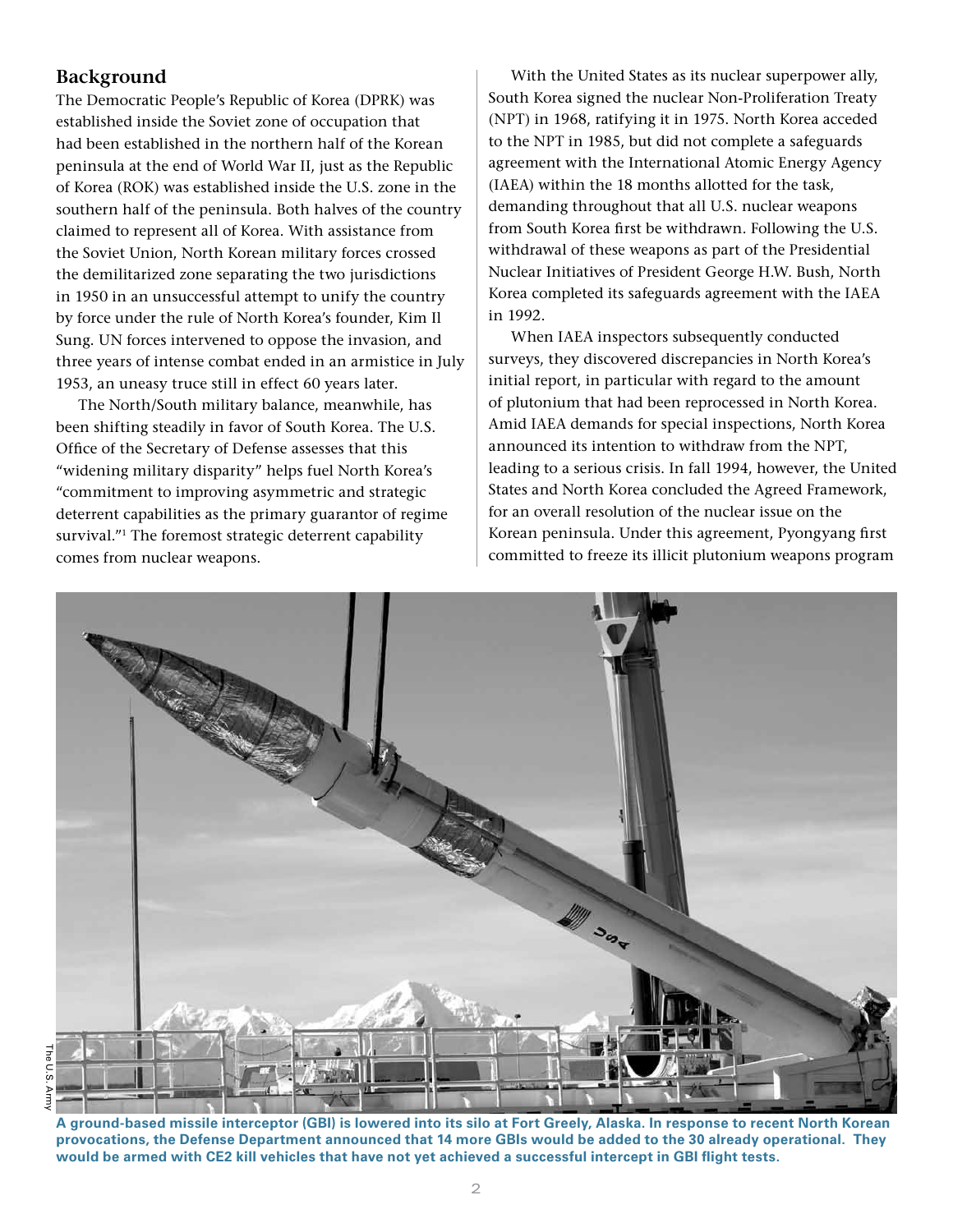in exchange for aid, including the provision of heavy oil to North Korea and help with construction of two lightwater nuclear reactors.

Prior to and after signing the Agreed Framework, North Korea has continued to transfer ballistic missile technology to a number of states of proliferation concern. U.S. efforts to negotiate an end to North Korea's nuclear and missile developments and its export of sensitive technologies have met with only partial and intermittent success. Both sides failed to meet in full the commitments contained in the Agreed Framework. Amid mutual recriminations, the agreement collapsed in 2002; and in January 2003, North Korea announced its withdrawal from the NPT, resuming the operation of its nuclear facilities.

A second major diplomatic effort was initiated in August 2003 with the six-party talks, involving China, Japan, North Korea, Russia, South Korea, and the United States. In between periods of stalemate and crisis, those talks achieved a critical breakthrough in September 2005 with a joint statement of principles to guide future negotiations. North Korea pledged to abandon "all nuclear weapons and existing nuclear programs" and return to the NPT. The United States affirmed that it had no intention to attack or invade North Korea, and the parties agreed to discuss, at an appropriate time, the subject of the provision of a light-water nuclear reactor to Pyongyang.

Prospects for implementation of the 2005 Joint Statement commitments were soon heavily buffeted by North Korea's nuclear proliferation activities, in particular by its first nuclear test, in October 2006. Although the parties were still able to agree in 2007 on an action plan for carrying out the steps specified in the 2005 agreement, information emerged following Israel's attack that same year on an undeclared Syrian nuclear reactor indicating that the North Koreans were extensively involved in that reactor's construction.

The six-party talks broke down completely in 2009, following disagreements over verification and an internationally condemned North Korean rocket launch. Subsequently, a round of U.S.-North Korean talks led to the February 2012 Leap Day agreement, according to which North Korea would suspend operations at its Yongbyon uranium-enrichment plant, invite IAEA inspectors to monitor the suspension, and implement moratoriums on nuclear and long-range missile tests and the United States would provide food aid. This agreement soon foundered following North Korea's April 2012 satellite launch attempt.

Pyongyang subsequently stated that it would never

return to the six-party talks and is no longer bound by their agreements. The five other parties state that they remain committed to the talks and have called for Pyongyang to recommit to its 2005 denuclearization pledge.2

# **The Hot-Air War of 2013**

In spite of UN Security Council resolutions requiring a long-range missile flight moratorium and an end to additional nuclear testing, North Korea launched a satellite into orbit on December 12, 2012, and conducted an underground nuclear test on February 12, 2013, its third overall. These actions prompted additional condemnations by the international community along with additional sanctions in UN Security Council Resolution 2094.

Rather than bringing Pyongyang to heel, the unanimous demands of the UN Security Council provoked an unprecedented barrage of bombastic threats throughout March and April directed at the United States and South Korea.

In early March, North Korea announced its intention to launch a pre-emptive nuclear strike against the United States. It then declared an end to the 1953 armistice and announced it was withdrawing from all nonaggression pacts with South Korea, closing its joint border crossing, and disconnecting the hotline between the two Koreas.

On March 30, Pyongyang declared that the North was in a state of war with the South. North Korean leader Kim Jong Un declared that missiles were ready to be fired at U.S. bases in the Pacific in response to the flights of two U.S nuclear-capable bombers over South Korea. On April 4, the North Korean state-run Korean Central News Agency announced, "The moment of explosion is approaching fast. No one can say a war will break out in Korea or not and whether it will break out today or tomorrow."3 Reports began circulating that North Korea had moved two Musudan ballistic missiles on road-mobile launchers to a test site on the eastern coast.

# **Time to Reassess**

By May, the weeks-long annual U.S.-South Korean military exercises had been concluded, and North Korea's feverish threats of pre-emptive nuclear attack had been ratcheted back to Pyongyang's more customary level of rhetorical excess. Unlike the other periodic crises involving North Korea over the years (Figure 1) neither military clashes nor any deaths occurred this time. Contrary to the predictions of many observers, no additional nuclear or long-range missile tests were conducted.

Yet, diplomatic engagement with North Korea is still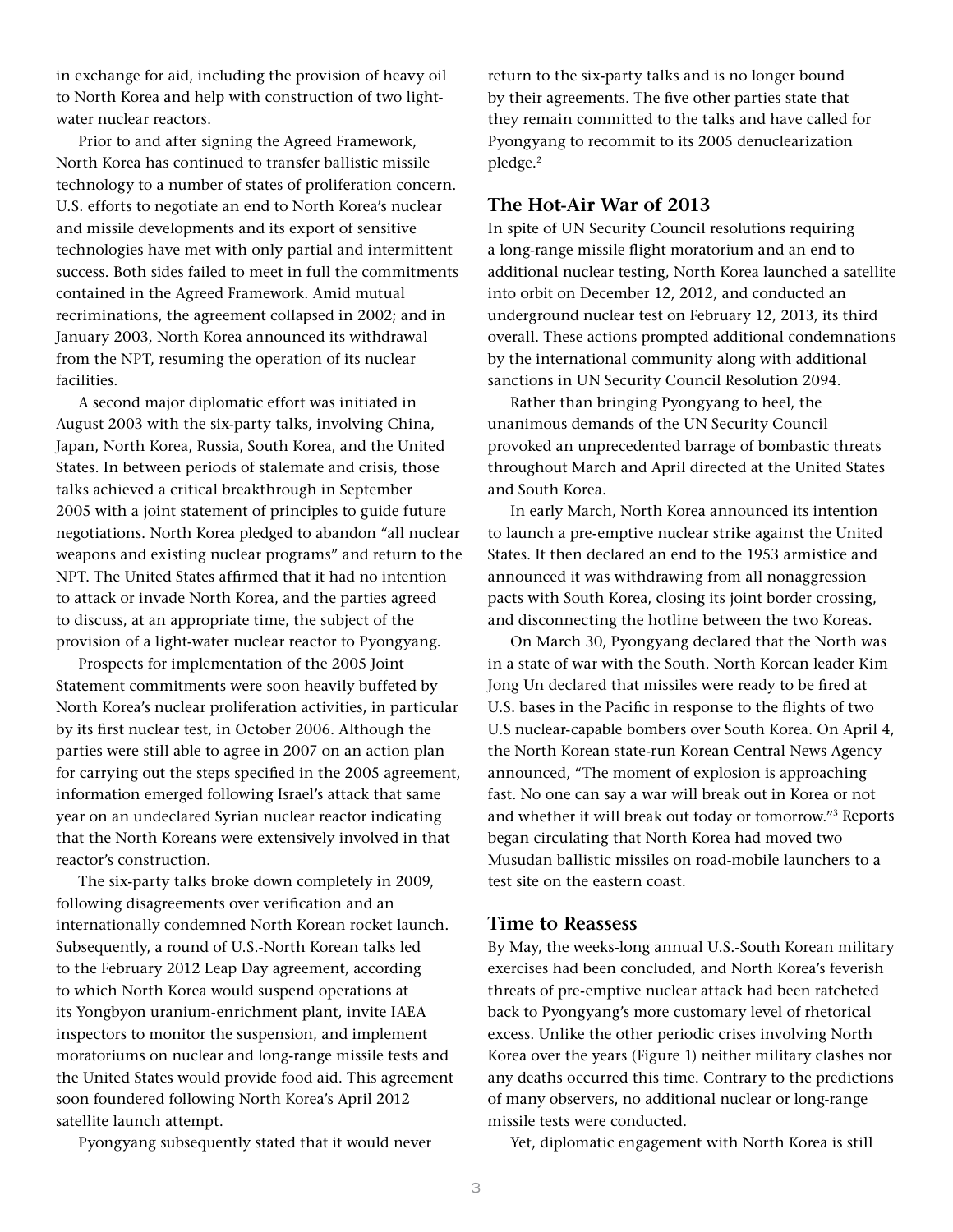stalled, the near-term potential for inadvertent escalation is high, and the further development of North Korea's nuclear and missile capabilities now appears more likely than ever. Moreover, anxieties in South Korea and Japan about provocative North Korean behavior have intensified. it became evident that North Korea was proceeding on a uranium track as well, having constructed a modern, industrial-scale uranium-enrichment facility with 2,000 centrifuges.

North Korea has now conducted three underground

The Obama administration's policy of waiting for international sanctions to bring around moreresponsible North Korean behavior has obviously fallen short of its principal intended objective. A new, more proactive approach must be tried.

Concerns deepened that the NPT would be weakened by North Korea's flaunting of the treaty's norms and the demands of the UN Security Council.

The Obama administration's policy of waiting for international sanctions to bring around more-responsible North Korean behavior has obviously fallen short of its principal intended objective. A new, more proactive approach must be tried.

A prerequisite of any policy shift is getting a better fix on the objective realities concerning the North Korean nuclear and missile threats. North Korea is, in the jargon of the intelligence community, "a hard target." It is very difficult to obtain the depth and breadth of information about the country's capabilities and leadership needed for constructing effective foreign and defense policies. Reviewing what is known is a good place to start.

## **Nuclear Capabilities**

In spite of North Korea's 1985 accession to the NPT, the IAEA was never able to certify that all of Pyongyang's nuclear activities were peaceful. By the time the 1994 Agreed Framework was negotiated, North Korea had reprocessed enough plutonium from its five-megawatt Yongbyon research reactor to supply sufficient fissile material for several nuclear weapons. Yet, implementation of the Agreed Framework and introduction of IAEA safeguards brought an abrupt halt to North Korea's access to the plutonium. For eight years, plutonium stockpiles were kept under constant surveillance by agency inspectors. When the Agreed Framework collapsed in 2002, North Korea expelled the IAEA personnel and regained access to the plutonium for use in constructing weapons. During an unofficial November 2010 visit from a U.S. delegation led by nuclear scientist Sigfried Hecker,

nuclear explosive tests, in 2006, 2009, and 2013. The first two tests are assumed to have used plutonium, leaving sufficient stockpiles for building four to eight nuclear weapons, depending on the design and desired yield. It is not known whether North Korea has produced and stockpiled the highly enriched uranium (HEU), which can be used in nuclear weapons. Pyongyang announced in March 2013 that it would be reconstructing the Yongbyon

| <b>Figure 1: Crises involving North Korea</b> |                                   |                                                                                                                                                                                                                         |
|-----------------------------------------------|-----------------------------------|-------------------------------------------------------------------------------------------------------------------------------------------------------------------------------------------------------------------------|
| <b>YEAR</b>                                   | <b>EVENT</b>                      | <b>DESCRIPTION</b>                                                                                                                                                                                                      |
| 1968                                          | The Blue<br>House Raid            | North Korean Army commandos sought<br>to assassinate South Korean President<br>Park Chung-hee at his Blue House resi-<br>dence. The incident resulted in 26 deaths.                                                     |
| 1968                                          | USS Pueblo<br>Capture             | North Koreans captured the US intelli-<br>gence collection ship USS Pueblo outside<br>North Korean territorial waters. The ship's<br>82 crew members were tortured and<br>starved during their 11-month captivity.      |
| 1969                                          | EC-121<br>Shootdown               | A North Korean fighter plane shot down a<br>US Navy reconnaissance aircraft over the<br>Sea of Japan. The shootdown resulted in<br>31 deaths.                                                                           |
| 1976                                          | <b>DMZ</b> Axe<br><b>Murders</b>  | North Korean soldiers killed two US<br>Army officers with axes in the Korean<br>Demilitarized Zone for pruning a tree that<br>had been personally planted by DPRK<br>Founder Kim II Sung.                               |
| 1983                                          | Rangoon<br>Bombing                | North Korea was implicated in a bomb-<br>ing of the Martyrs' Mausoleum in Burma<br>during the visit of South Korean President<br>Chun Doo-hwan, which killed 21 people, in-<br>cluding three members of Chun's cabinet. |
| 2010                                          | <b>ROKS</b><br>Cheonan<br>Sinking | A North Korean submarine torpedoed<br>and sank a South Korean navy ship in<br>disputed waters off Korea's west coast.<br>The sinking resulted in 46 deaths.                                                             |

Multiple Sources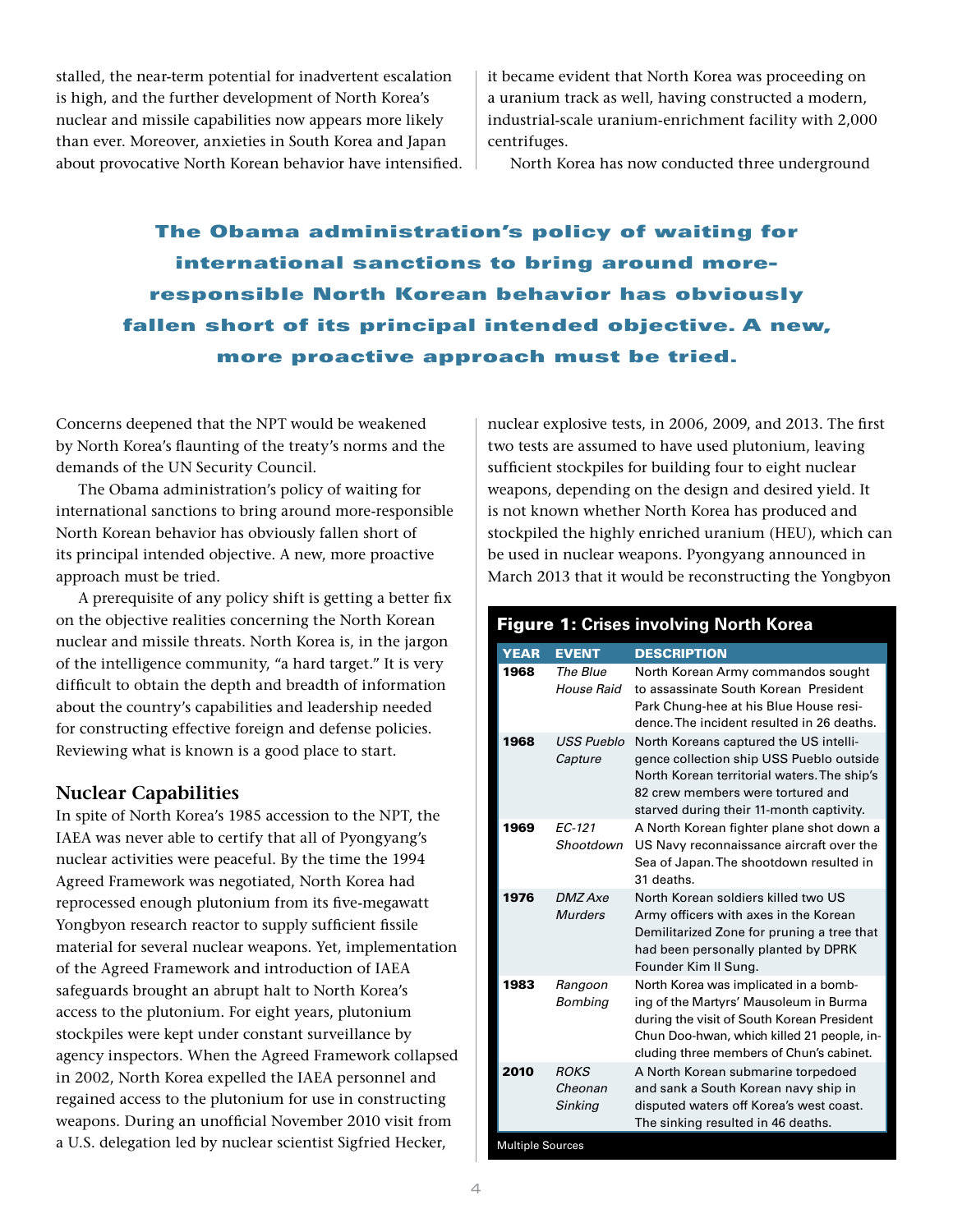

**The first stage of North Korea's Unha-3 space launch vehicle is displayed at a South Korean Navy base on December 14, 2012 after being fished out of the Yellow Sea. Examining the debris from North Korea's successful satellite launch has helped foreign experts refine their analyses of North Korea's ballistic missile capabilities.**

reactor, which had been shut down in 2007 and partially dismantled. It also continues to construct a light-water nuclear reactor it says will be used for civilian power generation starting in 2014.

The speed with which North Korea could further expand its fissile material holdings is scenario dependent, and estimates vary, even if there is agreement on the ratio between uranium and plutonium sources and the reactors used. A comprehensive 2012 study examined six different scenarios for North Korean fissile material production, measured in terms of nuclear weapons equivalents, over the next five years. The range of totals projected across all scenarios was enough fissile material for 14 to 48 nuclear warheads.4

#### **Missile Capabilities**

Ballistic missiles would be the preferred delivery system for a North Korean nuclear weapon. Yet, little is known about whether the regime has been able to design and test a warhead that would be small enough and sufficiently reliable for placement on the tip of a missile.

As soon as U.S. congressional hearings in early April revealed a heavily qualified Defense Intelligence Agency assessment that North Korea had nuclear weapons capable of ballistic missile delivery, the Defense Department and the director of national intelligence hastened to add that this was not a consensus view of the U.S. government.<sup>5</sup> On May 15, a "senior U.S. official" said, "I don't believe [the North Koreans] have the capability to miniaturize the nuclear warhead, put it on the top of the missile, work the launch and reentry problem, and target…. I don't think they have been able to put the whole piece together."6

For many years, North Korea has had a ballistic missile infrastructure based on the production and modification of Soviet-era, liquid-fueled Scud ballistic missiles with maximum ranges of 300 and 500 kilometers (the Hwasong 5 and Hwasong 6). Medium-range systems, such as the 1,300 kilometer-range Nodong missile, were developed by stretching the Scud design. The Unha space launch vehicle or its presumed military derivative, the Taepo Dong-2 intercontinental ballistic missile (ICBM), utilizes a modified Scud missile stacked on top of a cluster of Nodong missiles. There is a consensus that North Korea has deployed several hundred Scud short-range ballistic missiles and Nodong medium-range ballistic missiles on some 150 launchers. It is not known whether any of them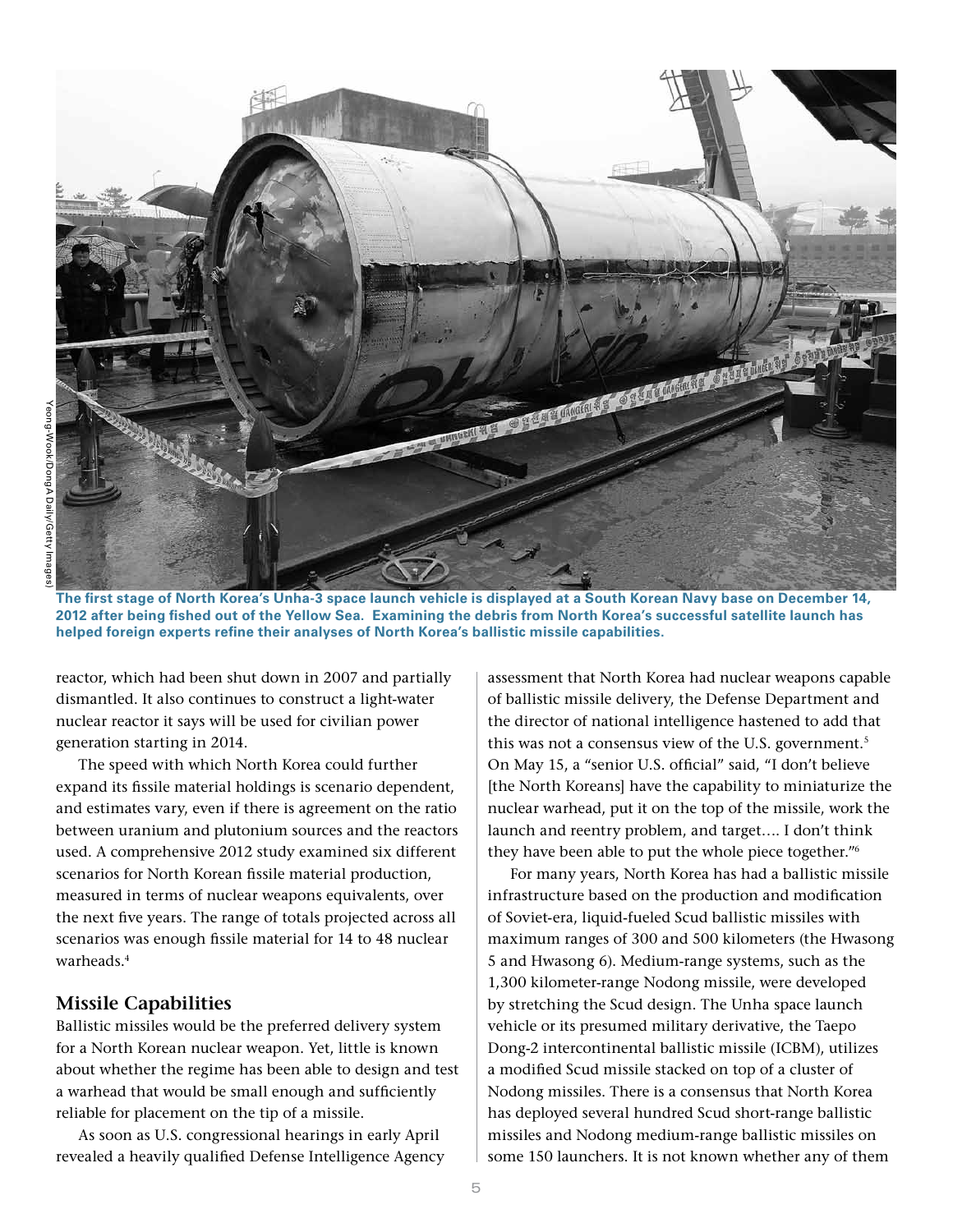have been fitted with nuclear warheads. Without nuclear warheads, these low-accuracy missiles are essentially weapons of terror against civilians in urban areas, of limited utility against point targets or mobile military formations.

There is less of a consensus over North Korea's longerrange ballistic missiles, which could be used at some point in the future to deliver nuclear warheads to strategic U.S. bases in the Pacific or even to the U.S. mainland. The Unha-3, the rocket North Korea used to place its first satellite in orbit, has been the principal focus of public attention for potential weapons adaptation in this category since it has much in common technologically with a longrange ballistic missile. The presumed military variant of the Unha has been designated in the West as the Taepo Dong-2. Both systems would use the same first and second stages. The U.S. intelligence community first assessed that a Taepo Dong-2 flight test was likely by the end of 1999, but it did not occur until 2006. That launch and two subsequent launches of Unha space launch vehicles failed before a successful satellite launch was achieved in late 2012 (Figure 2). According to nongovernmental experts, evidence collected from these launches suggest that using the three existing stages of the Unha in a military variant would not provide sufficient range to deliver a nuclear warhead to the U.S. mainland.7

Two additional types of North Korean longer-range ballistic missiles have been frequently mentioned in the Western press and by U.S. defense officials, most recently in the annual report to Congress from the Office of the Secretary of Defense. The report referred to one as "an intermediate-range ballistic missile…showcased" in an October 2010 military parade.8 Other reporting makes clear that this language refers to a missile or missile mock-up observed in the 2010 parade and again in a 2012 parade. The same airframe has apparently been seen by satellites, for instance in April, when two such missiles were reportedly located on their road-mobile launchers at a launch site on the eastern coast. The system, designated the Musudan, or BM-25, bears a strong resemblance to an older Soviet, liquid-fueled submarine-launched ballistic missile (the SS-N-6, or R-27) having the same diameter but two additional meters in length. Since the most advanced variant of the R-27 had an estimated range of 3,000 kilometers,<sup>9</sup> the U.S. range estimate for the Musudan of 3,200 or more kilometers presumably comes from calculating the additional fuel capability a stretched variant would have. Without an actual flight test of the system, however, high confidence in this estimate and in its implied deployment status is lacking. Indeed,

nongovernmental missile expert Markus Schiller has concluded that the parade version was a mock-up and that "no fact-based and reliable statements can be made about the missile—only statements about the configuration of the presented mock-up are possible."10

A similar situation exists with regard to six roadmobile ICBM missiles or mock-ups displayed in an April 2012 parade and designated the KN-08 ICBM. Differences between the missiles presented and the absence of structural features required for actual missiles convince nongovernmental experts that the systems presented were clearly mock-ups, again making any performance estimates dubious. The Office of the Secretary of Defense nonetheless provides an estimated range of 5,440 or more kilometers for the untested system it categorizes as "not yet deployed."11 In early 2011, Defense Secretary Robert Gates warned that North Korea was developing a road-mobile ICBM.12 In March 2013, Director of National Intelligence

# Figure 2: **North Korea's Long-Range Ballistic Missile/Space-Launch Vehicle Launches**

#### Taepo dong-1 SLV

- **Date of Launch:** August 1998
- **Stages:** *Nodong 1st stage:* unknown 2nd stage; solid-fuel 3rd stage
- **Performance:** 3rd stage failed to place satellite in orbit

#### Taepo dong-2 ICBM

- **Date of Launch:** July 2006
- **Stages:** *Clustered Nodong 1st stage:* unknown 2nd stage; unknown 3rd stage
- **Performance:** 1st stage failed after 42 seconds

#### Unha-2 SLV

- **Date of Launch:** April 2009
- **Stages:** *Clustered Nodong 1st stage:* probable modified
- Nodong 2nd stage; unknown 3rd stage
- **Performance:** 3rd stage failed

#### Unha-3 SLV

- **Date of Launch:** April 2012
- **Stages:** *Clustered Nodong 1st stage:* modified Nodong 2nd stage; unknown 3rd stage
- **Performance:** 1st stage failed after 90-100 seconds

#### Unha-3 SLV

- **Date of Launch:** December 2012
- **Stages:** *Clustered Nodong 1st stage:* modified Nodong 2nd
- stage; 3rd stage similar to Iran's Safir SLV 2nd stage
- **Performance:** Successfully placed satellite in orbit

#### **ENDNOTES**

Michael Elleman, "Prelude To an ICBM? Putting North Korea's Unha-3 Launch Into Context," *Arms Control Today*, March 2013; correspondence with author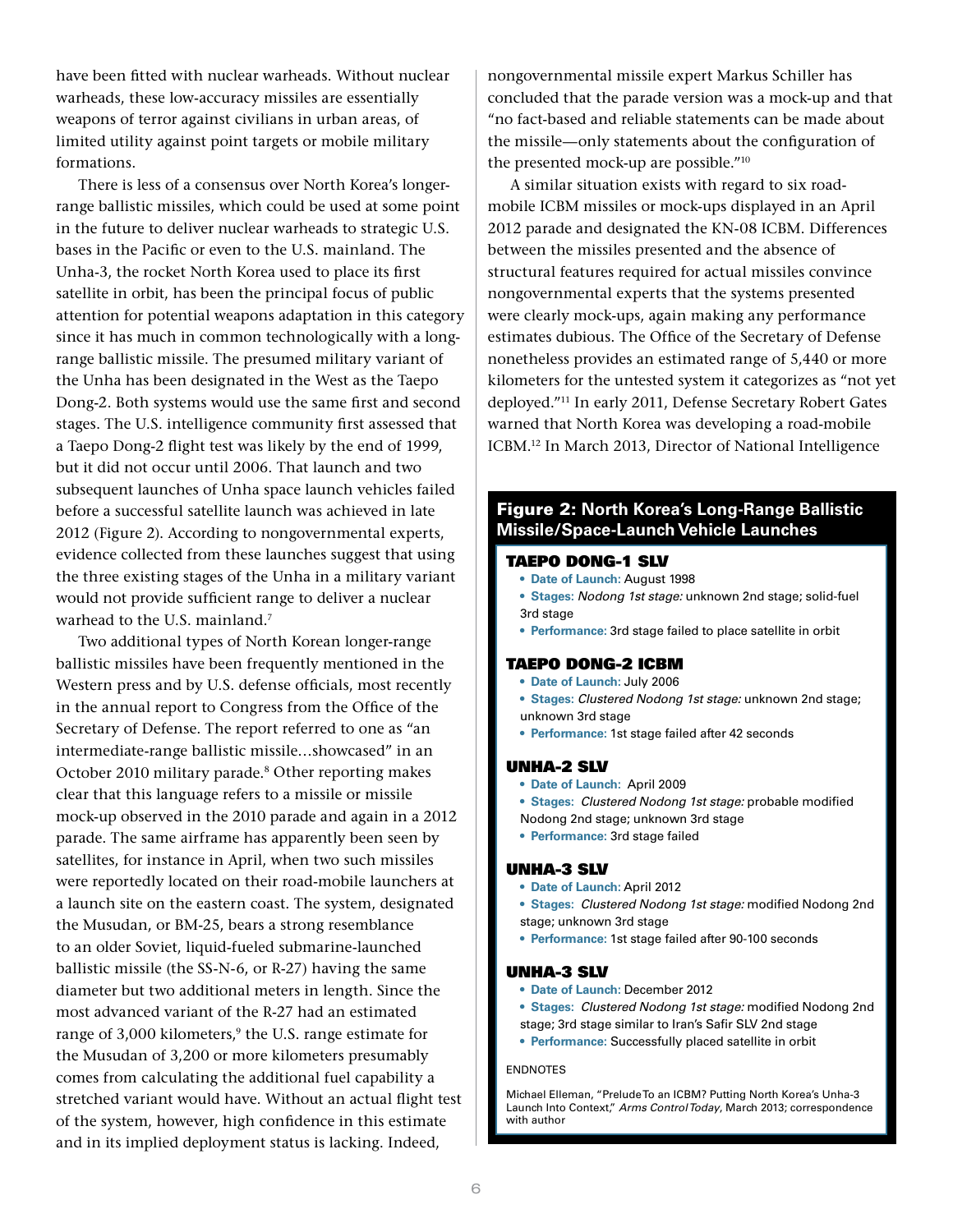James Clapper testified that the U.S. government believed North Korea "has already taken initial steps" toward fielding the KN-08. The same month, Joint Chiefs of Staff Vice Chairman Adm. James Winnefeld said that "we believe the KN-08 probably does have the range to reach the United States."

Yeonpyeong Island. One thing that has changed is South Korea's tolerance for such actions. It now appears that a future military provocation would be more likely to elicit a robust military retaliation.

North Korea could also employ its hundreds of short- and medium-range ballistic missiles in launching

If North Korea ever develops a credible capability to launch nuclear-tipped ballistic missile warheads against the United States, the certain prospect of retaliation and regime change rather than the uncertain prospect of interception by missile defenses will stay the hands of the leadership in Pyongyang.

## **Psywar Mission Accomplished?**

Until more evidence is forthcoming, it will be impossible to rule out a North Korean hoax or deception about current or imminent ICBM capabilities. Despite any gap between the threatening rhetoric and the reality on the ground, Pyongyang appears to have succeeded in getting a U.S. response commensurate with North Korea actually having a formidable current or imminent nuclear-tipped, long-range ballistic missile capability. In response to North Korea's over-the-top rhetoric and U.S. application of extreme worst-case analysis, the United States rushed deployment of two Aegis missile defense cruisers to South Korea and a Terminal High Altitude Area Defense unit to Guam and pledged to acquire 14 additional ground-based interceptor missiles in Alaska at a cost of nearly \$1 billion. Although no doubt intended to assure U.S. allies and the American people of Washington's ability to defend, the rattled response implied instead that Washington lacked confidence in its ability to deter attack.

# **The Real Threats**

The certain threats from North Korea have changed little in recent years: its ability to launch a devastating, shortwarning artillery attack on the 10 million inhabitants of the South Korean capital Seoul and its ability to initiate a no-warning military provocation against isolated units or populations. The former is unlikely because North Korea would have to anticipate a devastating response that would seal its fate. Events in the latter category are, unfortunately, far from theoretical. 2010 brought two examples: North Korea's sinking of the South Korean naval ship Cheonon and the shelling of South Korea's

conventional attacks on the cities of South Korea and Japan. It could perhaps construct nuclear warheads for a few of these missiles in coming months, but a reliable nuclear delivery capability is probably years away. Nucleartipped missiles capable of threatening the U.S. mainland are an even more distant prospect.

The use of nuclear weapons by North Korea would obviously be a high-impact, if low probability, event. It is therefore important to recognize the critical factor preventing any such event. If North Korea ever develops a credible capability to launch nuclear-tipped ballistic missile warheads against the United States, the certain prospect of retaliation and regime change rather than the uncertain prospect of interception by missile defenses will stay the hands of the leadership in Pyongyang.

# **Talk, Do Not Threaten**

Basing policies on the more realistic appraisal of North Korea's current capabilities provided above and acting accordingly will help avoid making things worse by overreacting to provocative rhetoric and militaristic gestures.

Three additional considerations should guide policy.

• The U.S. government should take care to avoid implicit or explicit threats to overthrow the North Korean regime. The United States can denounce a regime's behavior and policies without denouncing its very existence. Labeling Pyongyang a charter member of the "axis of evil" in 2002 may have gratified the domestic political base of President George W. Bush, but it did not enhance the prospects for achieving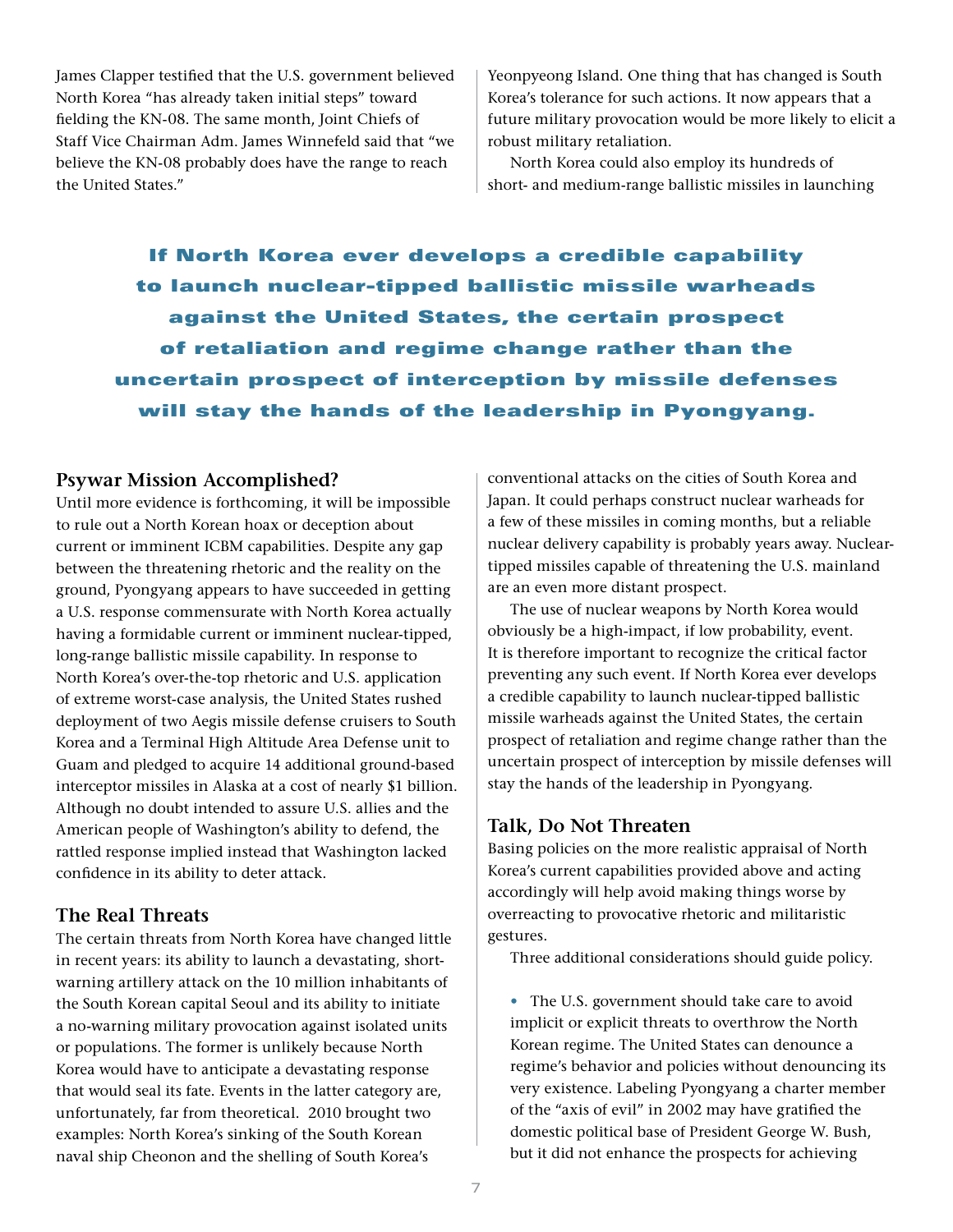



**North Korean leader Kim Jong Un is shown on television overseeing a live fire military exercise on March 20, 2013. As the third generational head of a political dynasty started by North Korea's founder, Kim Il Sung, the younger Kim is believed to have rapidly consolidated his control over the regime since the death of his father. But the policy direction he will set is not yet clear.**

U.S. nonproliferation goals. It is likewise unnecessary and counterproductive to make explicit threats of preventive military attack. That *The New York Times* in April could provide a platform for an op-ed urging a preventive strike against North Korea for moving two missiles or mock-ups to the coast for a probable test flight shows how readily U.S. political discussion entertains proposals to use force outside the constraints of international law. That such calls for military attacks reciprocate the tone adopted by North Korea's own verbal barrage is hardly a recommendation.

• The U.S. government should engage diplomatically with North Korea and with its neighbors whenever possible, if for no other reason than to acquire information. As veteran U.S. diplomat James Dobbins points out, negotiations do not always resolve the issues being negotiated, but they always yield information about the negotiating partner. The dearth of information on the government of Kim Jong Un is breathtaking. Outsiders have so little information about what is going on in Pyongyang that North Korean experts are divided on whether the latest crisis was motivated more by domestic political maneuvering or by perceptions of security threats. The only American who has spent significant time with North Korea's leader is a former basketball player. Yet, the United States treats diplomatic engagement as a reward for good behavior. It lists prerequisites for

the resumption of talks and implies that establishing formal diplomatic relations and negotiating an end to the Korean War would be the last step taken in seeking to resolve differences over nuclear and missile issues.

• The United States should drop denuclearization as a prerequisite to resuming talks with North Korea, focusing instead on confidence-building measures, such as freezes and inspections, which may be attainable in the midterm. The 1994 Agreed Framework, which yielded an eight-year freeze on North Korea's plutonium production at little cost, was a significant nonproliferation achievement even if it was ultimately unsuccessful at ending North Korea's nuclear program. Likewise, North Korea's seven-year moratorium on long-range missile testing delivered real security benefits to the United States and its allies. Incremental steps toward nuclear and missile constraints do not imply an abandonment of the ultimate goal, but may actually open a path to reaching it that is not yet visible.

# **Conclusion**

Dealing with North Korea is surreal and dangerous. The first step in dealing with this most difficult of interlocutors is to objectively assess the nature of the threat it poses and the political-military balance existing in Northeast Asia. This assessment begins with a recognition that North Korea is a failed state under most criteria. It is nonetheless a centralized, martial society that has succeeded in controlling its population. Moreover, it has succeeded in acquiring rudimentary nuclear and ballistic missile capabilities and has proliferated some of these technologies to other states. Although it is unlikely at present to be able to credibly threaten nuclear-tipped ballistic missile attacks against its neighbors, it could eventually do so and may even pose a future nuclear missile threat to the United States. Curbing North Korea's nuclear and missile programs and deterring their use and proliferation should be of the highest priority, meriting active diplomatic engagement with North Korea and its neighbors.

## **ENDNOTES**

1. Office of the Secretary of Defense, "Military and Security Developments Involving the Democratic People's Republic of Korea," 2013, p. 3, http://www.defense.gov/pubs/Reportto CongressonMilitaryandSecurityDevelopmentsInvolvingtheDPRK.pdf.

2. For additional details, see Arms Control Association, "Chronology